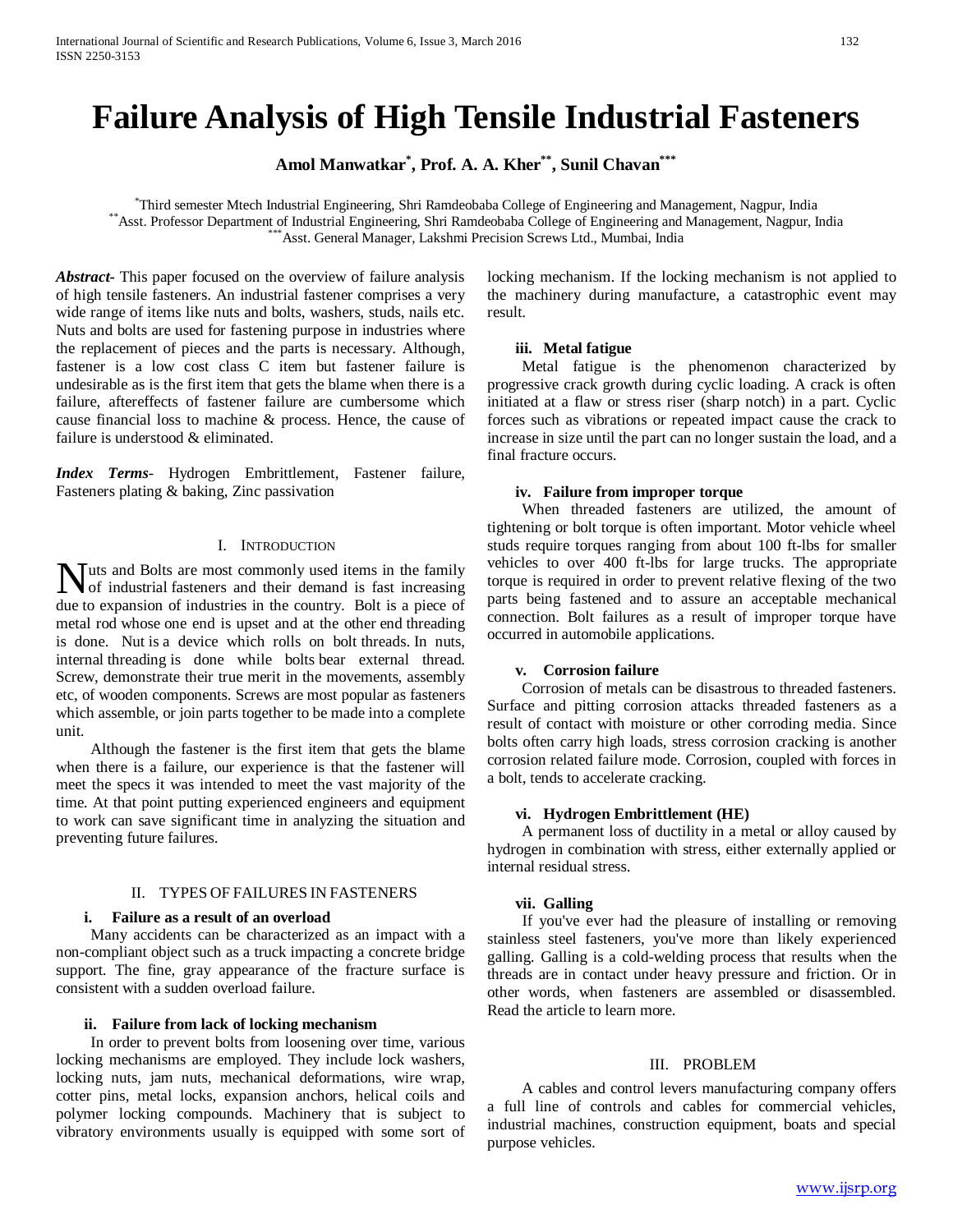They were having bolt failure directly underneath the head of the fastener (Fig. 1).

 The failure is a delayed failure. The delay is generally from one to 24 hours after installation.

 Fastener was under standard load conditions. They were using higher grade fastener with 32+ HRC.

 To avoid corrosion Zinc passivated fasteners are used as area of application is in marines.



**Fig. 1 Fastener Failure by observed**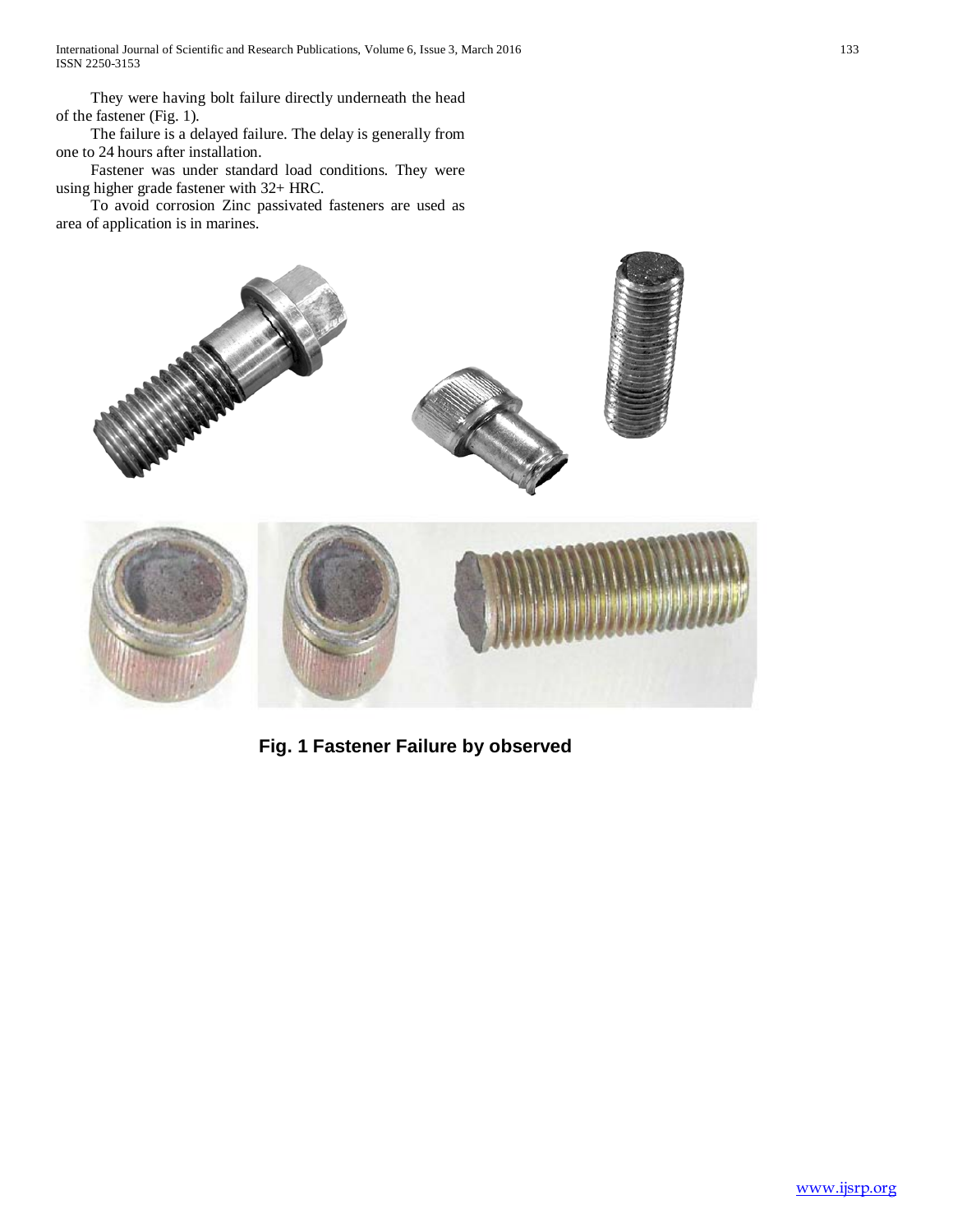# IV. OBJECTIVE OF STUDY

- To find the root cause of failure of fasteners.
- Understand the process  $&$  factors causing failure.
- Propose best possible remedy to avoid failure & how to eliminate it.

### V. METHODOLOGY FOR FAILURE ANAYSIS

 According to the problem identified and the objective of study. The proposed methodology includes the step by step procedure to obtain the solution. This includes understanding process flow of metal plating, sample collection for testing.

 **Step 1:** Understanding field conditions, loads experienced by the fastener, and other factors

**Step 2:** Collecting sample of both the failed piece(s) and unused parts from the same lot.

 **Step 3:** Lab analysis - Laboratory testing will confirm whether there are any issues with that lot.

 **Step 4:** Understanding & monitoring processes done on fastener – Plating/Galvanizing

**Step 5:** Finding root cause of failure in process/product selection.

**Step 6:** Suggesting best possible alternative.

 **Step 7:** Comparing the results obtained with respect to the prior failure rate.

**Step 8:** Application of best suited process.

# The failures occurred sometime after installation, usually between one and twenty four hours.

- The part was under design stress when failure occurs.
- Fastener was Zinc passivated to avoid failure due to metal corrosion.
- High tensile grade fastener was used to sustain more tensile strength.

### *B. Sample Selection*

 A Sample of 100 Pcs. is taken from both the failed piece(s) and unused parts from the same lot for LAB Analysis. LPS has a NABL certified laboratory in plant premises for testing of fasteners.

### *C. LAB Analysis Result*

Fastener testing shows following result:

 1. Unused fasteners meet the appropriate standards. Their material composition & strength was as per manufacturing IS standards.

 2. Failed pieces have shown variation in tensile strength. LAB analysis shows that 97% fasteners failed due to Hydrogen embrittlement, 2% failed because of tensile failure due to over tightening & 1% due to metal corrosion. The root cause of the failure is because of hydrogen embrittlement.

 After analyzing the process flow chart & type of fastener used it is found that they were using zinc passivated fastener to avoid metal corrosion. Hydrogen is getting induced in zinc plating (galvanizing) process. Hydrogen ions, which will later combine to form hydrogen molecules, trapped within grain boundaries promoting enhanced de-cohesion of the steel which caused fastener failure.

# *A. Field condition*

# *D. PROCESS FLOW CHART*



**Fig. 2 Process flow chart for material plating**

### **Fig. 2 Process flow chart for material plating**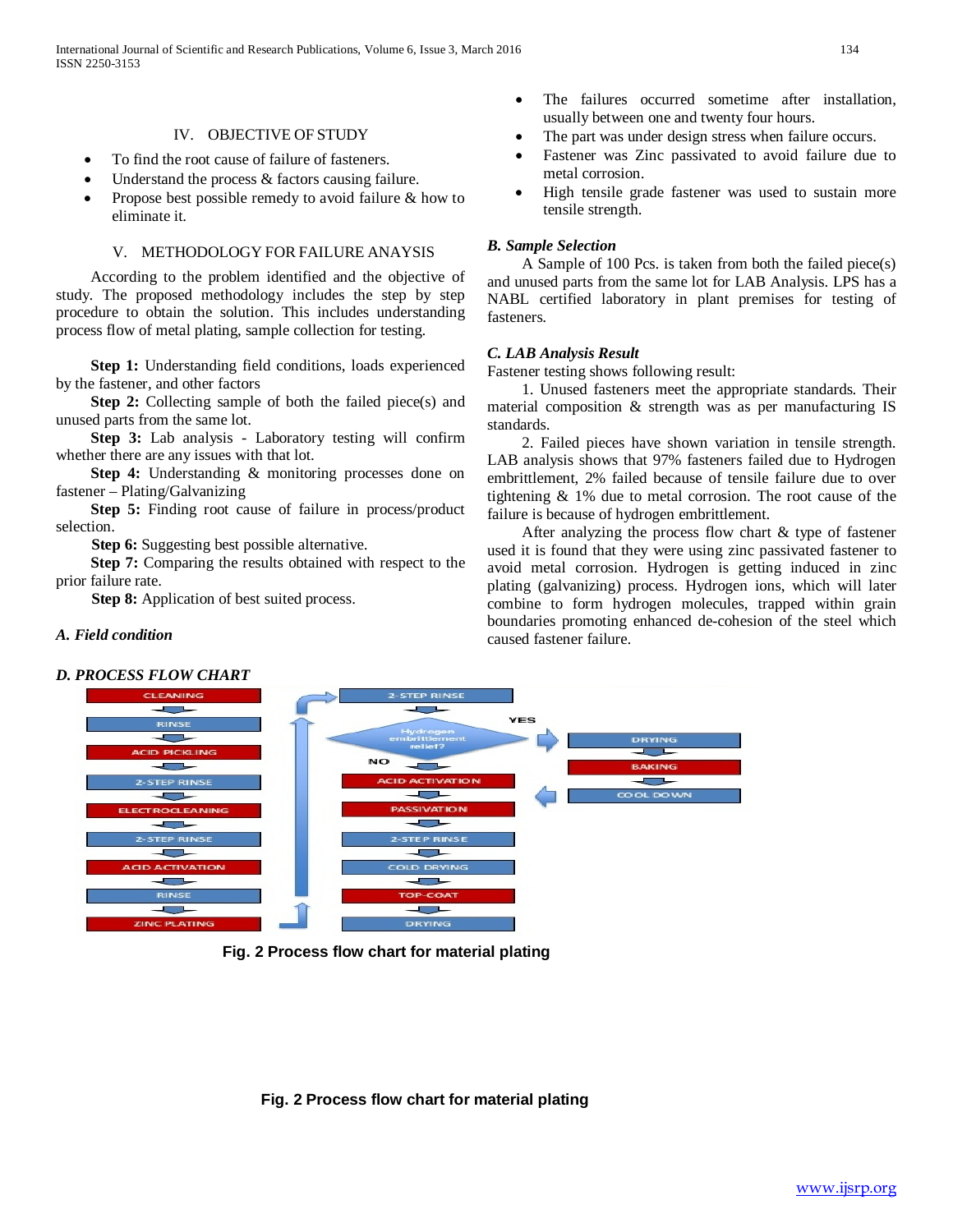# *E. Hydrogen Embrittlement*

 Hydrogen embrittlement can be described as absorption of hydrogen ions, which will later combine to form hydrogen molecules, trapped within grain boundaries promoting enhanced de-cohesion of the steel, primarily as an intergranular phenomenon. Hydrogen embrittlement is generally associated with high-strength fasteners. Hydrogen embrittled fasteners or parts under stress can fail suddenly without any warning. Hydrogen embrittlement can occur whenever atomic or protonic hydrogen is produced from a reaction, e.g. acid pickling can react iron and hydrochloric acid to diffuse hydrogen in iron.

 Hydrogen embrittlement is generally associated with highstrength fasteners made of carbon and alloy steels. Hydrogen embrittled fasteners or parts under stress can fail suddenly without any warning. Hydrogen is the most common element in the world and many acidic and oxidation reactions with steel will liberate hydrogen in various amounts depending on the specific chemical reaction.

 Hydrogen embrittlement can occur whenever atomic or protonic hydrogen is produced from a reaction, e.g. acid pickling can react iron and hydrochloric acid to diffuse hydrogen in iron. During acid pickling hydrogen can be diffused into the iron. Electroplating is another process to introduce hydrogen into a metal in both the acid pickle and the plating processes.

### **Conditions for hydrogen embrittlement failure**

 Three conditions must be met to cause hydrogen embrittlement failure:

(i) steel that is *susceptible* to hydrogen damage, (ii) *stress* (typically as an applied load), and

(iii) atomic *hydrogen*.

 If all three of these elements are present in sufficient quantities, and given *time*, hydrogen damage results in crack initiation and growth until the occurrence of fracture. *Time to failure* can vary, depending on the severity of the conditions and the source of hydrogen.

# **Source of Hydrogen ions**

 Frequently, hydrogen is introduced to the fastener during the electroplating process. In these cases, the hydrogen is absorbed into the fastener during the acid cleaning or descaling process and is then trapped in the part by the plating. A subsequent baking process is typically employed to remove or displace the trapped hydrogen. Even proper baking is no guarantee of freedom from hydrogen.

# **Effect of Hydrogen ions**

 Hydrogen embrittlement failures occur where the stress in the screw or bolt is most highly concentrated when installed in an application. When tension is applied to the fastener, the hydrogen tends to migrate to points of high stress concentration (under the head of the fastener, first engaged thread, etc.). The pressure created by the hydrogen creates and/or extends a preexisting crack which grows under subsequent stress cycles until the bolt breaks.

 For example, electroplating provides a source of hydrogen during the cleaning and pickling cycles, but by far the most significant source is cathodic inefficiency. A simple hydrogen bake out cycle can be performed to reduce the risk of hydrogen damage.

### **Factors That Influence Hydrogen Embrittlement on Parts**

 The severity and mode of the hydrogen damage depends on:

- A tensile strength > 1050MPa, 1000N/mm2 or
- A hardness  $> 32$  HRC or above (10.9 grade fasteners or above)
- Source of hydrogen—external (gaseous)/internal (dissolved).
- Exposure time.
- Temperature and pressure.
- Presence of solutions or solvents that may undergo some reaction with metals (e.g., acidic solutions).
- Amount of discontinuities in the metal.
- Treatment of exposed surfaces (barrier layers, e.g., oxide layers as hydrogen permeation barrier on metals).
- Final treatment of the metal surface (e.g., galvanic nickel plating).
- Method of heat treatment. Level of residual and applied stresses.

# **Methods of Checking Hydrogen Embrittlement[2]**

 When metals are subjected to pickling processes, the metals are dissolved by the acids and hydrogen is generated. The hydrogen is also generated during electrolytic de-greasing, electrolytic pickling, and electro-plating. This hydrogen is occluded (absorbed) by the base metal, especially steel alloys and makes the steel brittle. This phenomenon is the Hydrogen Embrittlement. Parts with hydrogen embrittlement can break after being subjected to loadings. Here, we'll look delta method to see how much hydrogen embrittlement there is on plated steel.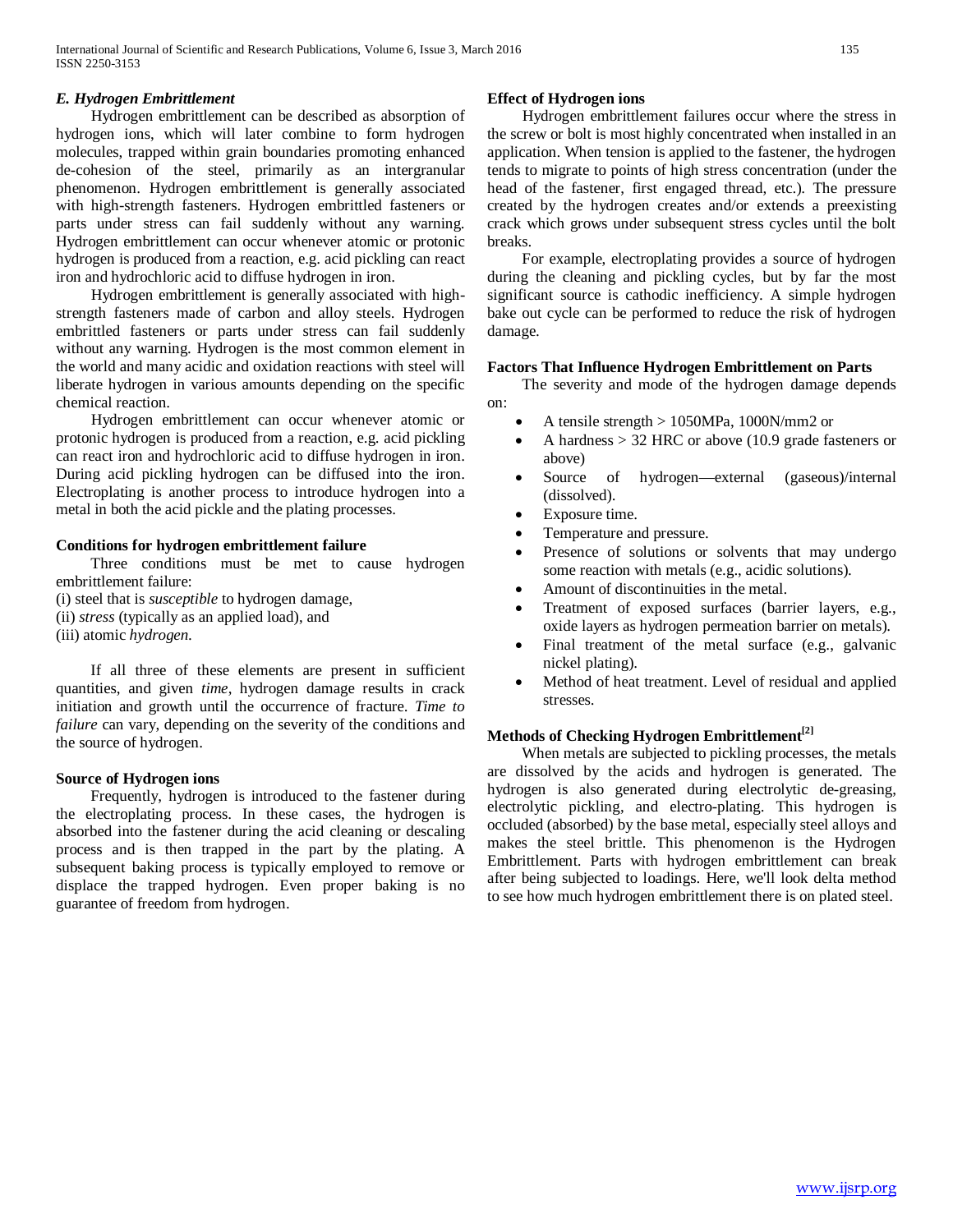

**Fig. 3 Method of Checking Hydrogen Embrittlement**

 The method uses steel plates made of alloys susceptible to hydrogen embrittlement, press bent in a constant speed vise, and the vise travel distance to the point of breakage is measured. The distance traveled indicates the degradation of flexibility of the test specimen, in turn indicates the extent of the hydrogen embrittlement. It is also called "Slow press-bent destruction method". Fig. 3 above shows the measurement principle of the Delta Gage method.

Hydrogen embrittlement rate 
$$
(\%) = (L0-L) 100 / L0
$$
  
... $(t)$ 

Where,

 L0: Vise travel distance to breaking point for test specimen not pickled (no hydrogen embrittlement) in mm.

 L: Vise travel distance to braking point for pickled test specimen with hydrogen embrittlement.

### **Prevention of Hydrogen Embrittlement**

 Steps that can be taken to avoid hydrogen embrittlement include reducing hydrogen exposure and susceptibility,baking after plating (mandatory and as soon as practical) and using test methods to determine if a material is suspect. Other options that could help in avoiding hydrogen embrittlement include the use of lower strength steels (not always viable), the avoidance of acid cleaning, the utilization of low hydrogen plating techniques and the reduction of residual and applied stress.

 If any of these factors are not present, the chances of the failure being confirmed as hydrogen embrittlement are unlikely.

- 1. Do not electro-plate inch socket head metric property class 12.9 bolts or screws.
- 2. If customers insist on using electro-plated bolts and screws, suggest they consider using a Grade 8 or property class 10.9 part of a slightly larger diameter instead of using the socket head cap screw or property class 12.9 part.
- 3. If the customer insists on using an electro-plated socket head cap screw or property class 12.9 part, specify that the parts must be baked at  $190^\circ$  -200° C within one hour after plating for at least four hours. Also, conduct one of the recognized hydrogen embrittlement tests on every lot of parts to provide you the opportunity to catch

hydrogen embrittlement before it is exhibited in the user's application.

4. If you must electro-plate any type of tapping screw, specify to the heat treater that the core hardness of the screws must not exceed 32 HRC.

### VI. ALTERNATIVE SUGGESTED

 **Uncoated Fasteners**: Fasteners must be oil hardened & oil tempered with minimum or no scale, coming from oil tempering, least possibilities of rusting. But, after discussing with design team they need zinc passivated fasteners for avoiding metal corrosion.

Grade 10.9 (Tensile Strength  $1040 \text{ N/mm}^2$ ) and  $12.9$ (Tensile Strength  $1220 \text{ N/mm}^2$ ) grade Fasteners are not recommended for Zinc Plating as they may absorb Hydrogen during the coating process, which then causes embrittlement of the bolts.

 Baking Parts (Hydrogen De-embrittlement) after coating will reduce the risk of failure, but this process can never be assumed to be 100% effective.

 **Solution:** If electroplating is still desired, ensure that the plater uses the proper procedures and bakes the fasteners correctly based on the Hardness of the fastener. For the requirement of Plating on Fasteners, we suggested Grade 8.8. In general, if the hardness of the fastener is less than 32 HRC, there will probably be little difficulty with hydrogen embrittlement. However, if the fastener has hardness above 32 HRC, problems are more likely to occur.

 **Result:** Usage of uncoated fasteners is one of the best cost effective engineering solution however zinc passivation to be given up to some extent due to working condition.

Low grade fastener for Zinc passivation reduced the fastener failure by Approx 98%, rest 2% failure is found because of

- Tightening methods
- Thread lubrication
- **Corrosion**
- Galling